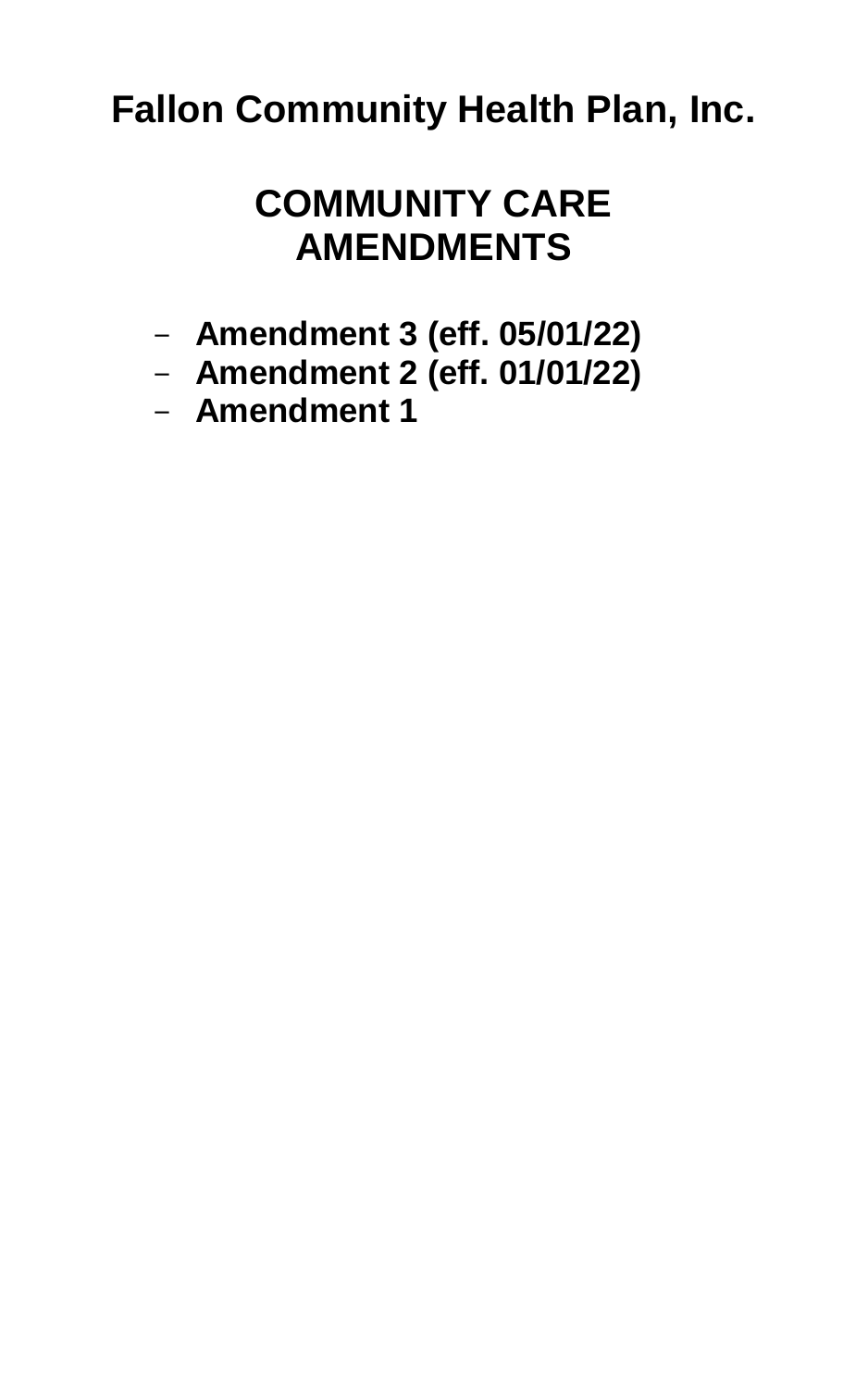<span id="page-1-0"></span>Fallon Community Health Plan, Inc.

## **AMENDMENT 3**

This is part of your Community Care *Member Handbook/Evidence of Coverage* Form #20-670-011 Effective May 1, 2022

This amendment changes certain sections of your Community Care Member Handbook/Evidence of Coverage. Please read it carefully and keep it with your handbook. The information in this amendment replaces any information in your handbook, Schedule of Benefits or prior amendments that conflicts with it. If you have questions about this amendment, please contact the Customer Service Department at 1-800-868-5200 (TRS 711). Representatives are available Monday, Tuesday, Thursday and Friday from 8 a.m. to 6 p.m. and Wednesday from 10 a.m. to 6 p.m.

Your *Member Handbook/Evidence of Coverage* has been amended to include information on the following:

1. Prescription medication

The following changes apply to your *Member Handbook/Evidence of Coverage*:

#### **Prescription medication**

Under **Where you can fill your prescription** in the **Prescription medication** section (Amendment 2), replace the entire section with the following:

You can fill your prescription at a network pharmacy, a network mail-order pharmacy, or a network specialty pharmacy. (Please note that there are some medications that are not available through the mail-order program). Some medications may only be available through the network specialty pharmacy. (See **Dispensing**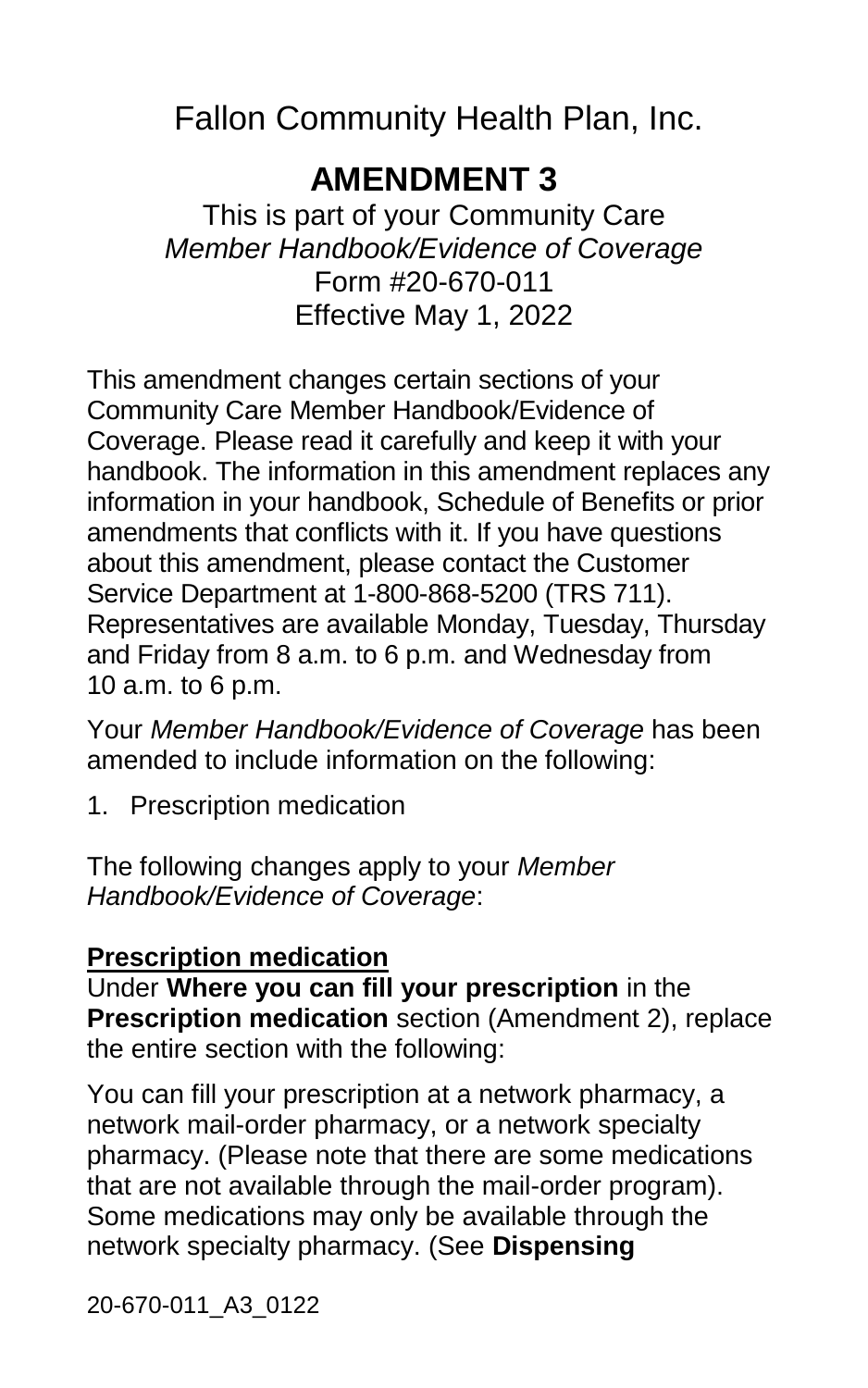**Limitations** for more information.) We may allow a onetime fill of one specialty drug at a local pharmacy; after this one-time fill, you will receive a letter and a call to set up delivery of your drug through the specialty pharmacy network. All other specialty drugs will be required to be filled within the specialty pharmacy network; there will be no allowance for a retail fill at a local pharmacy. See your *Community Care Provider Network* directory for a list of network pharmacies or visit fallonhealth.org.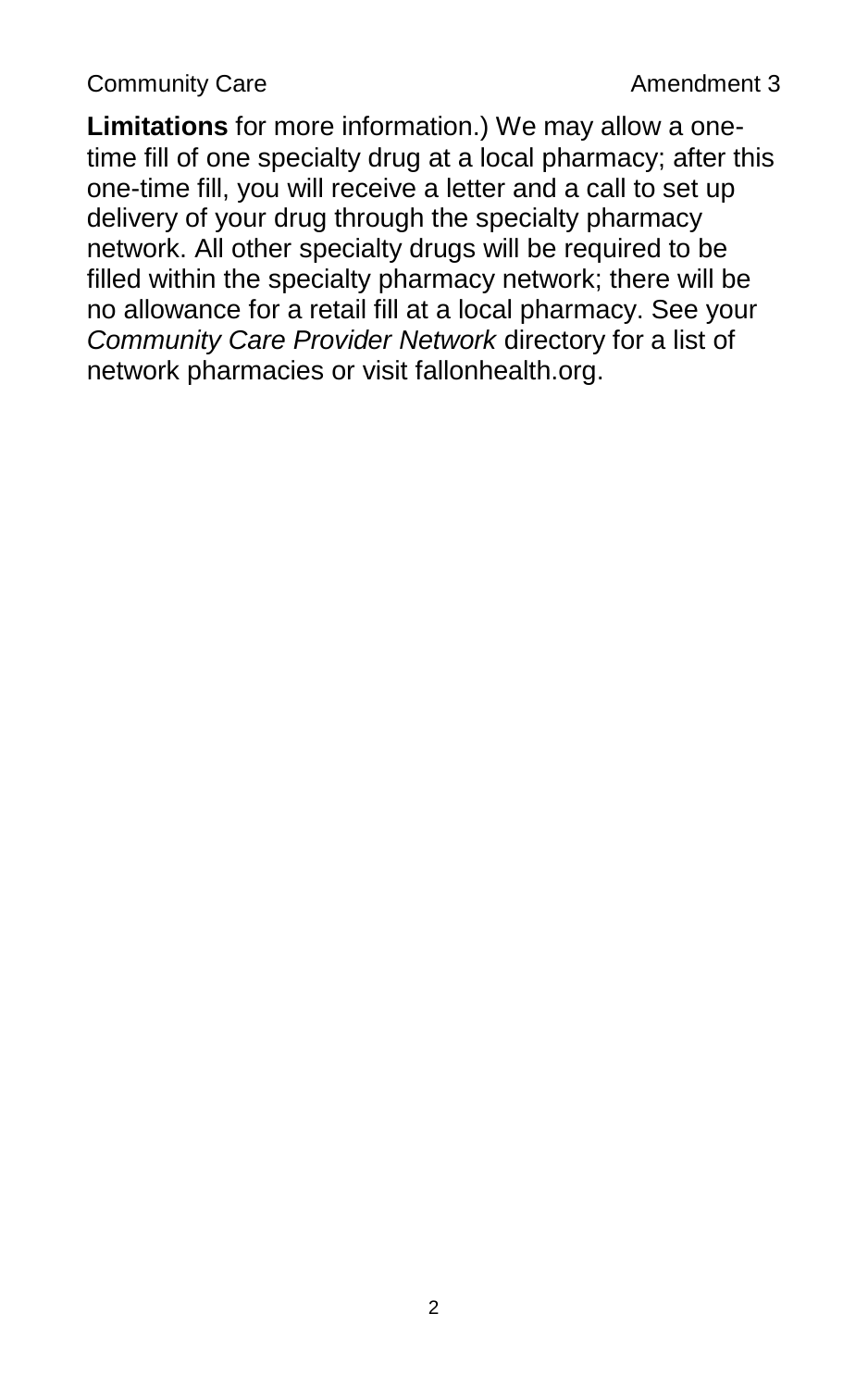<span id="page-3-0"></span>Fallon Community Health Plan, Inc.

## **AMENDMENT 2**

This is part of your Community Care *Member Handbook/Evidence of Coverage* Form #20-670-011 Effective January 1, 2022

This amendment changes certain sections of your Community Care Member Handbook/Evidence of Coverage. Please read it carefully and keep it with your handbook. The information in this amendment replaces any information in your handbook, Schedule of Benefits or prior amendments that conflicts with it. If you have questions about this amendment, please contact the Customer Service Department at 1-800-868-5200 (TRS 711). Representatives are available Monday, Tuesday, Thursday and Friday from 8 a.m. to 6 p.m. and Wednesday from 10 a.m. to 6 p.m.

Your *Member Handbook/Evidence of Coverage* has been amended to include information on the following:

- 1. The claims process
- 2. Fallon contract arrangements
- 3. Emergency and urgent care
- 4. Office visits and outpatient services
- 5. Prescription medication
- 6. Telehealth services
- 7. Other plan benefits and features

The following changes apply to your *Member Handbook/Evidence of Coverage*:

#### **The claims process**

Under **Claims for Pharmacy Services** in **The claims process** section, replace the entire section with the following:

20-670-011\_A2\_0921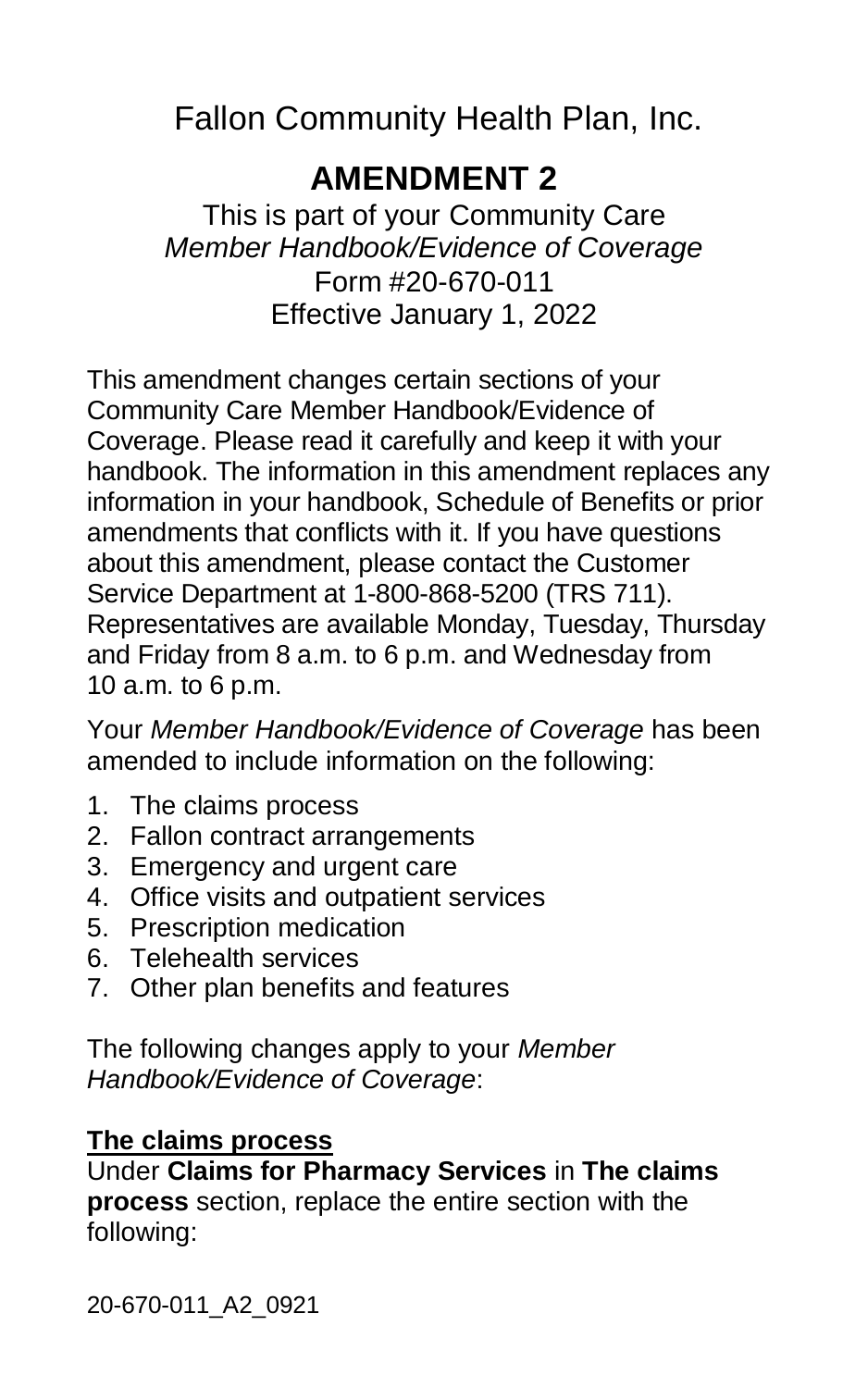Pharmacy reimbursement requests must be submitted within 1 year of date of service. Send claims to:

Write: OptumRx PO Box 650334 Dallas, TX 75265

Submit through OptumRx Portal: optumrx.com

#### **Fallon contract arrangements**

Under **When your provider no longer has a contract with us** in the **Fallon contract arrangements** section, replace the entire section with the following:

We cannot guarantee that any one physician, hospital or other plan provider will be available and/or remain under contract with us. We reserve the right at any time to end our contract with your PCP or with any other plan provider who may be furnishing you with treatment. If this occurs, we will generally no longer pay for services provided to you by that provider, except in the circumstances listed below.

We will continue to pay for services provided by your provider after our contract with the plan provider ends in the following circumstances only:

- If our contract with your PCP ends, you may continue to receive treatment from that provider for 30 days beyond the end of the contract.
- If you are pregnant and are receiving services related to your pregnancy, and our contract with a provider or facility from whom you are receiving that treatment ends, you may continue to receive treatment from that provider or facility through your postpartum period.
- If you are terminally ill and our contract with a provider or facility from whom you are receiving treatment for that illness ends, you may continue to receive treatment from that provider or facility.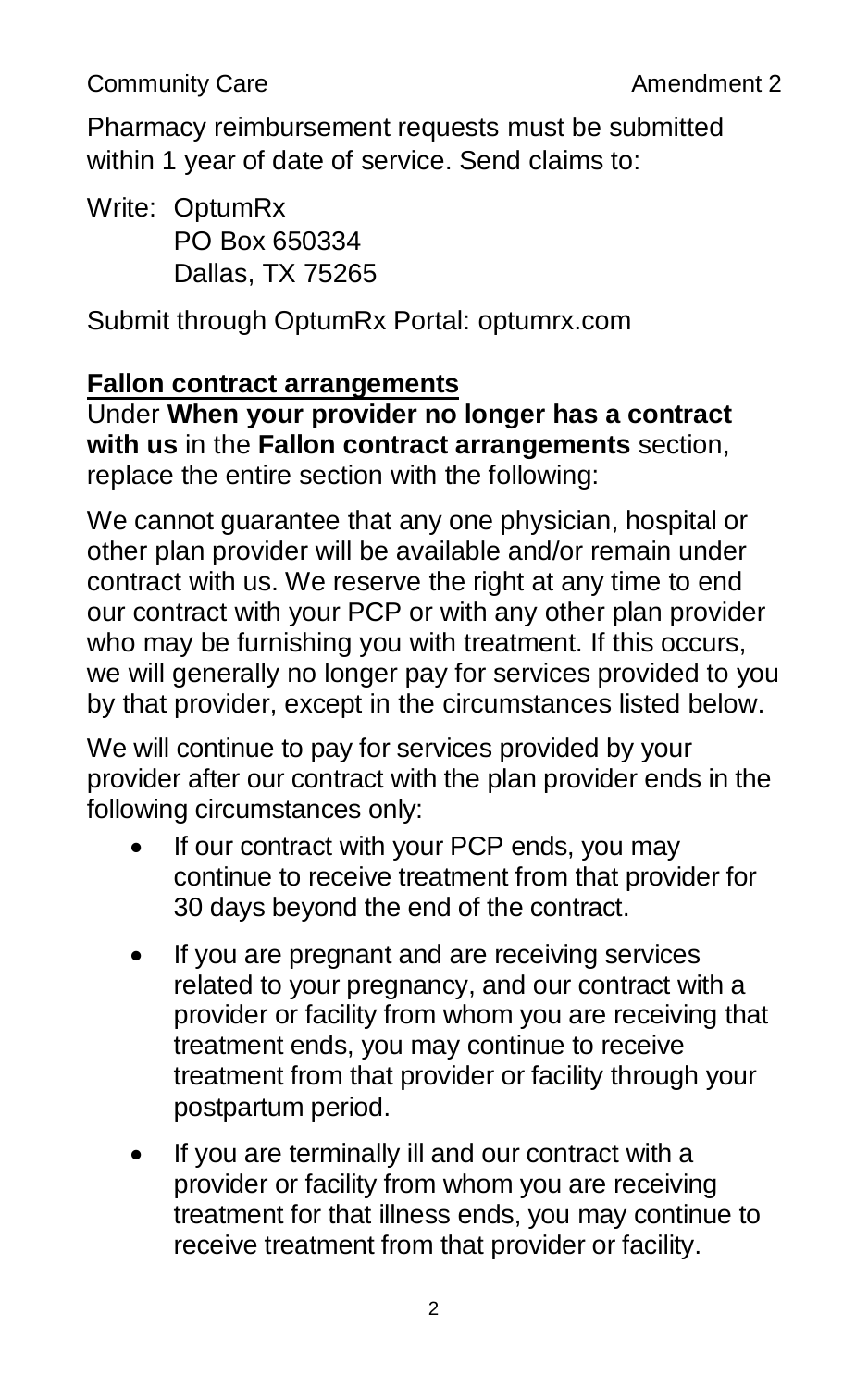- If you are undergoing a course of treatment for a serious and complex condition, and our contract with a provider or facility from whom you are receiving that treatment ends, you may continue to receive that treatment from that provider or facility for 90 days or until the course of treatment ends, whichever comes first.
- If you are undergoing a course of institutional or inpatient care, and our contract with a provider or facility from whom you are receiving that care ends, you may continue to receive that care from that provider or facility for 90 days or until the course of institutional or inpatient care ends, whichever comes first.
- If you are scheduled to undergo a non-elective surgery, including receipt of postoperative care, when our contract with a provider or facility from whom you are scheduled to receive the surgery or postoperative care ends, you may continue to receive such surgery and care from that provider or facility for 90 days or until the surgery or postoperative care is complete, whichever comes first.

In all of the above cases, we will notify you that our contract with the provider is ending. The provider must agree to accept reimbursement for services at the rates in effect when our contract with the provider ended, and to adhere to our quality assurance standards, and other policies and procedures such as referrals and prior authorization. You will be eligible for benefits as if the provider had remained under contract with us. The above terms do not apply in any situation where we are ending the provider's contract for reasons involving fraud, patient safety or quality of care.

If the plan provider whose contract we are ending is your PCP, we will notify you in writing at least 30 days prior to the date of the end of his or her contract, except where the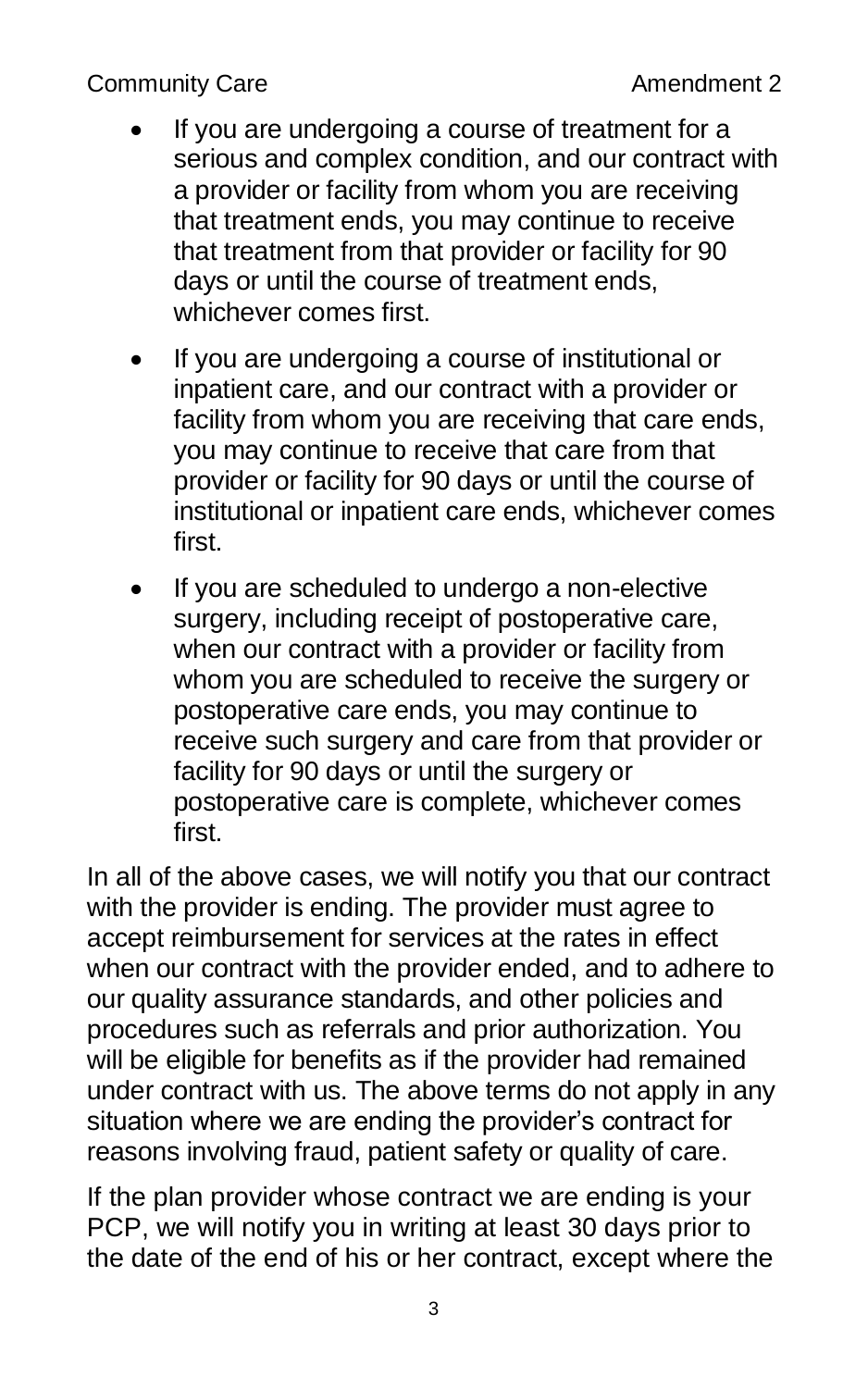contract has been ended for reasons involving fraud, patient safety or quality of care. If your PCP ends his or her contract with us, we will notify you of the change either 30 days prior to the date the contract ends, or as soon as we are notified of the termination, whichever is later. If our contract with your PCP ends, you will be required to choose a new PCP.

If your provider is no longer under contract with us, call Customer Service at 1-800-868-5200 (TRS 711) for assistance in choosing a new plan provider or to request a provider directory. You also can get plan provider information and choose a new PCP on our website, fallonhealth.org

Under **Continuation of services with a non-plan provider,** remove the following bullets:

- If you are receiving an ongoing course of treatment from a provider who is not a participating provider in any health insurance plan that your plan sponsor offers, we will pay for services from that provider for 30 days from your effective date.
- If you are in the second or third trimester of pregnancy and you are receiving services related to your pregnancy from a provider who is not a participating provider in any health insurance plan that your plan sponsor offers, we will pay for services from that provider through your postpartum period.
- If you are terminally ill, and you are receiving ongoing treatment from a provider who is not a participating provider in any health insurance plan that your plan sponsor offers, we will pay for your services from that provider until your death.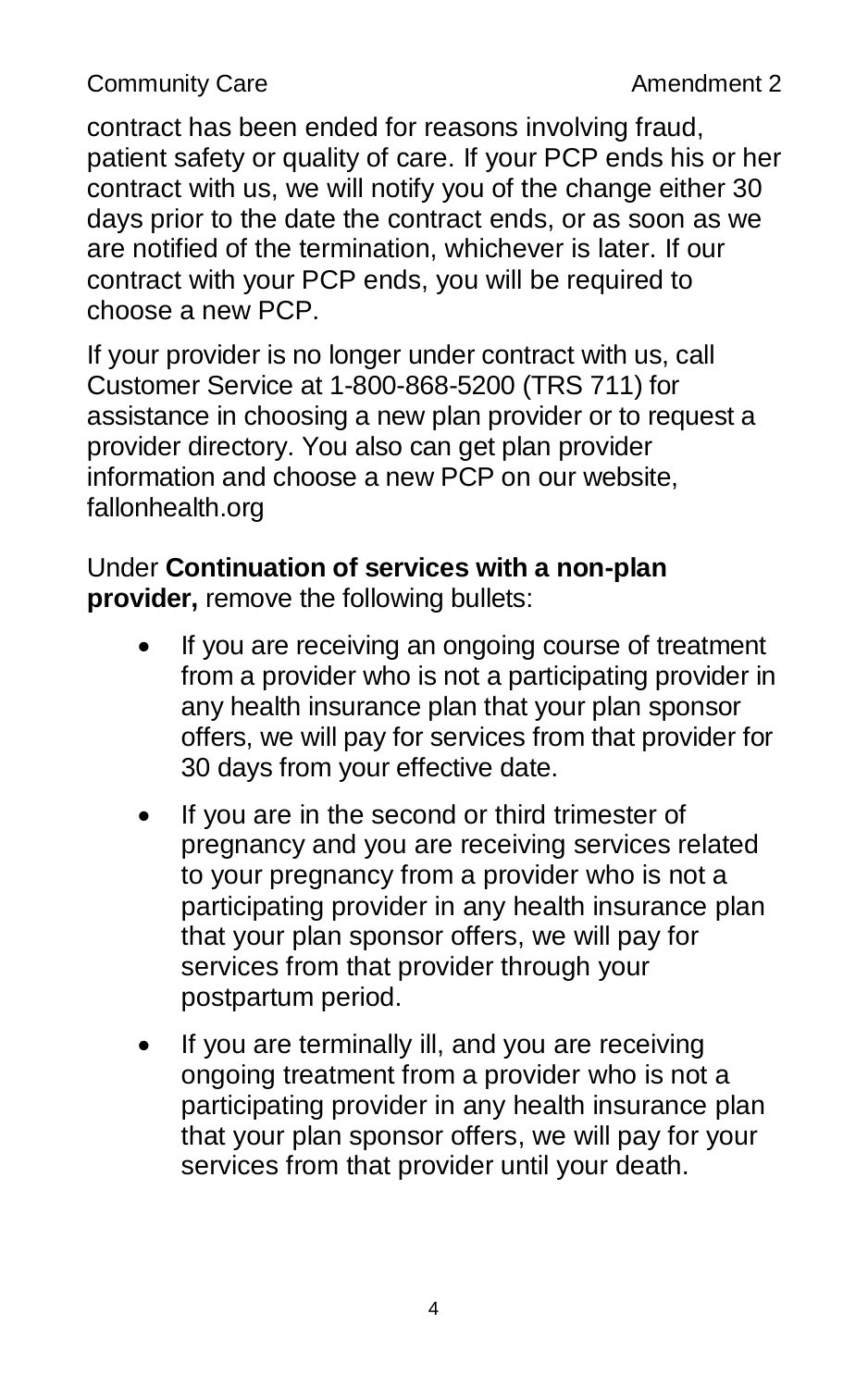Add the following bullets:

- If you are pregnant and are receiving services related to your pregnancy from a provider or facility who is not a participating provider in this plan, we will pay for services from that provider through your postpartum period.
- If you are terminally ill, and you are receiving ongoing treatment from a provider or facility who is not a participating provider in this plan, we will pay for your services from that provider until your death.
- If you are undergoing a course of treatment for a serious and complex condition from a provider or facility who is not a participating provider in this plan, we will pay for services from that provider or facility for 90 days or until the course of treatment ends, whichever comes first.
- If you are undergoing a course of institutional or inpatient care from a provider or facility who is not a participating provider in this plan, we will pay for services from that provider or facility for 90 days or until the course of institutional or inpatient care ends, whichever comes first.
- If you are scheduled to undergo non-elective surgery, including receipt of postoperative care, from a provider of facility who is not a participating provider in this plan, we will continue to pay for services from that provider for 90 days or until the surgery or postoperative care is complete, whichever comes first.
- If you are receiving an ongoing course of treatment from a provider who is not a participating provider in any health insurance plan that your plan sponsor offers, we will pay for services from that provider for 30 days from your effective date.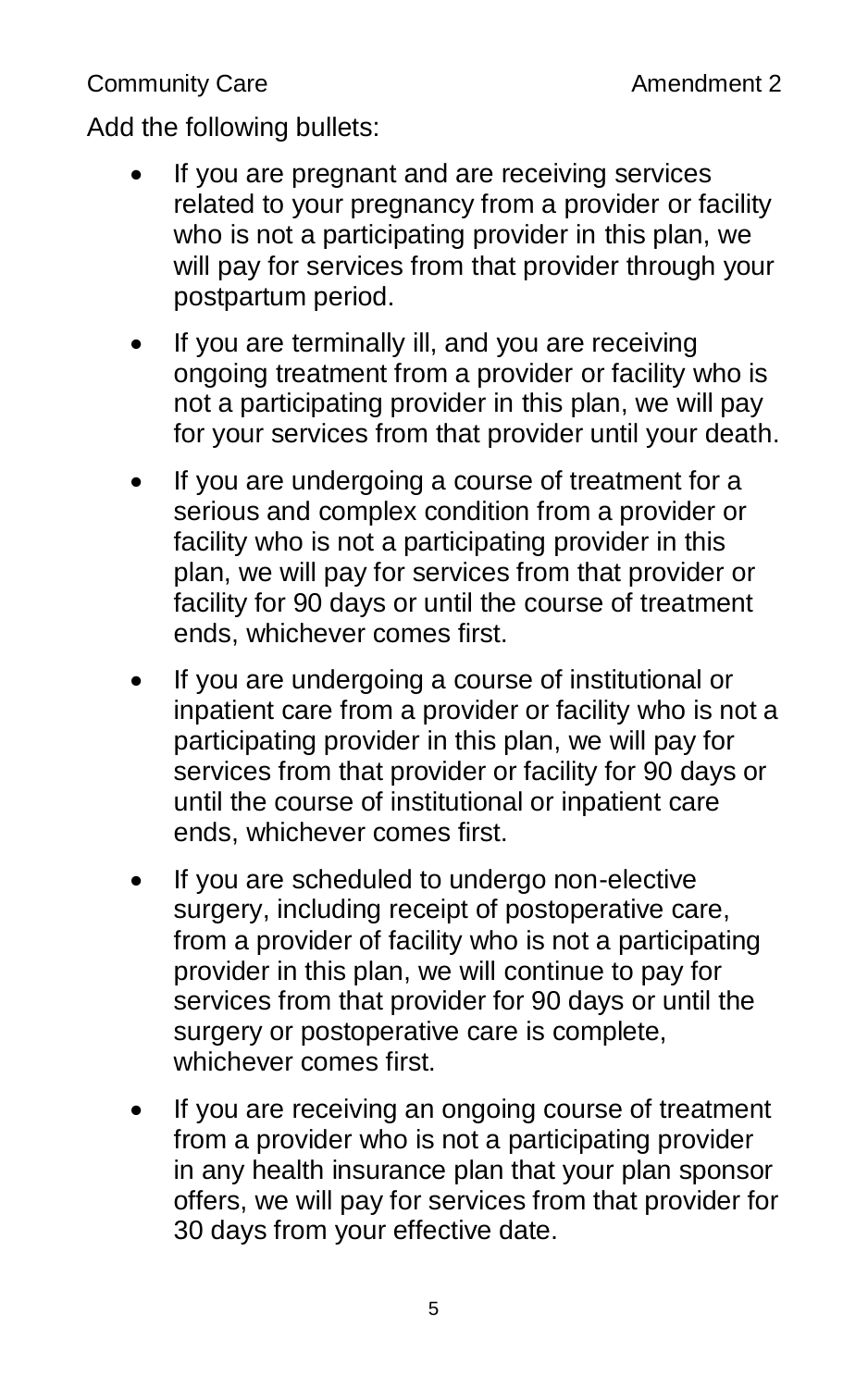### **Emergency and urgent care**

Under **Emergency and urgent care** in the **Description of benefits** section, under **Covered services** remove the following:

6. Fallon Health will cover telemedicine visits with physicians through an agreement exclusively with Teladoc. Visits are performed by phone, video, or mobile app. These visits are used to diagnose, treat and prescribe medications (if necessary) for common health issues such as sinus problems, bronchitis, allergies, cold and flu symptoms, respiratory infection, or ear infection.

Teladoc does not replace your primary care physician; it is a convenient option for care. Please visit the Fallon Health website for URL link and additional information on Teladoc. See your Schedule of Benefits for cost-sharing information.

Add the following:

6. Fallon Health will cover telemedicine visits with physicians through an approved telehealth vendor. Visits are performed by phone, video, or mobile app. These visits are used to diagnose, treat and prescribe medications (if necessary) for common health issues such as sinus problems, bronchitis, allergies, cold and flu symptoms, respiratory infection, or ear infection. Please visit the Fallon Health website for information on the approved telehealth vendor, including a URL to access services from the vendor. See your Schedule of Benefits for cost-sharing information.

Visits with the approved telehealth vendor do not replace your primary care physician; they are a convenient option for urgent care. Your primary care physician may also offer telehealth services.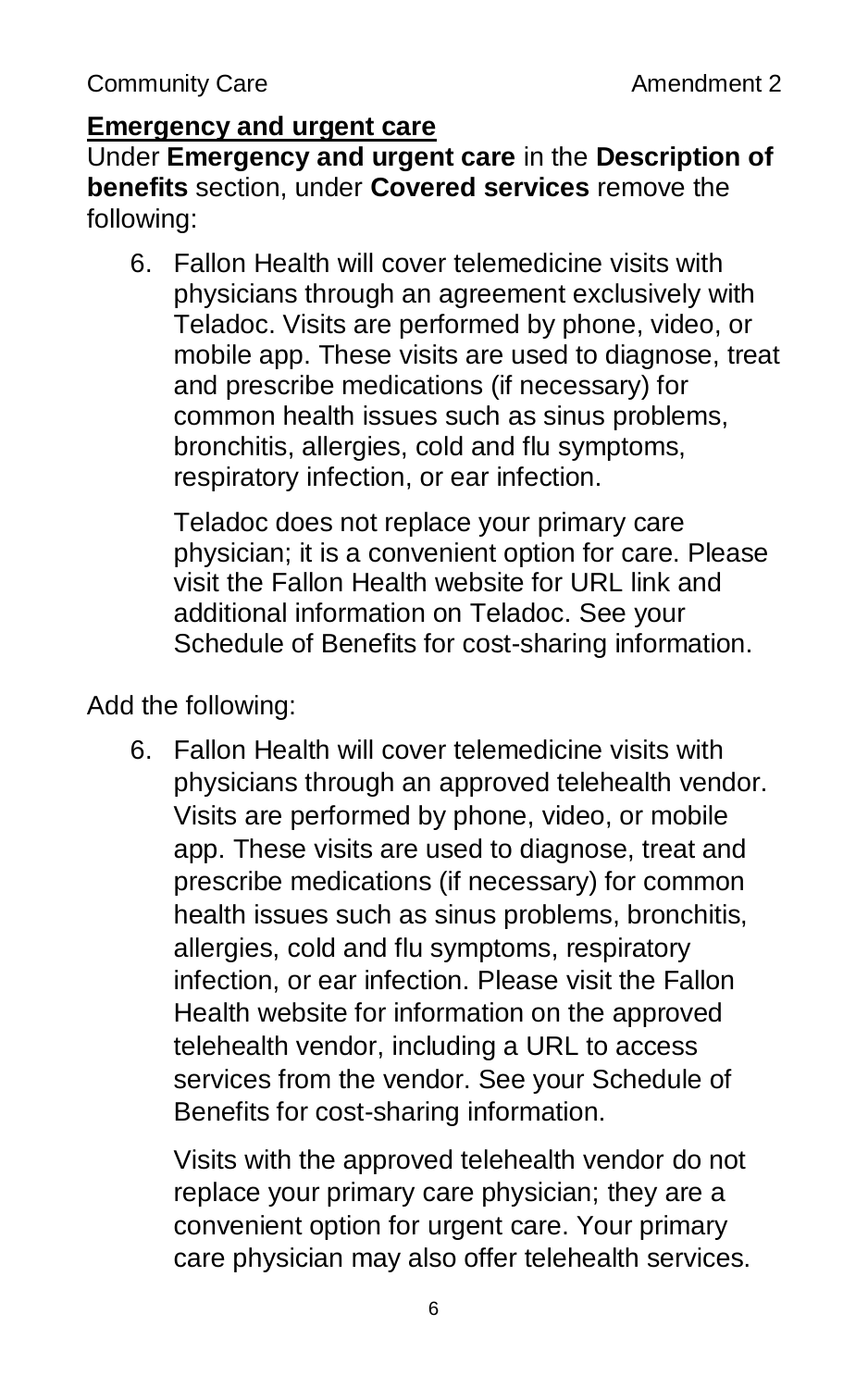See the **Telehealth services** section of this *Member Handbook/Evidence of Coverage*, and the Telehealth section of your Schedule of Benefits, for benefit and cost-sharing information.

#### **Office visits and outpatient services**

Under **Office visits and outpatient services** in the **Description of benefits** section, under **Covered services** add the following:

8. In accordance with Massachusetts state law, Fallon will cover medically necessary treatment for pediatric autoimmune neuropsychiatric disorders associated with streptococcal infections (PANDAS) and pediatric acute-onset neuropsychiatric syndrome (PANS) including, but not limited to, the use of intravenous immunoglobulin therapy.

## **Prescription medication**

Under **Where you can fill your prescription** in the **Prescription medication** section, replace the entire section with the following:

You can fill your prescription at a network pharmacy, a network mail-order pharmacy, or a network specialty pharmacy. (Please note that there are some medications that are not available through the mail-order program). Some medications may only be available through the network specialty pharmacy. (See **Dispensing Limitations** for more information.) We may allow a onetime fill of a specialty drug at a local pharmacy; after the one-time fill, you will receive a letter and a call to set up delivery of your drug through the specialty pharmacy network. See your *Community Care Provider Network* directory for a list of network pharmacies or visit fallonhealth.org.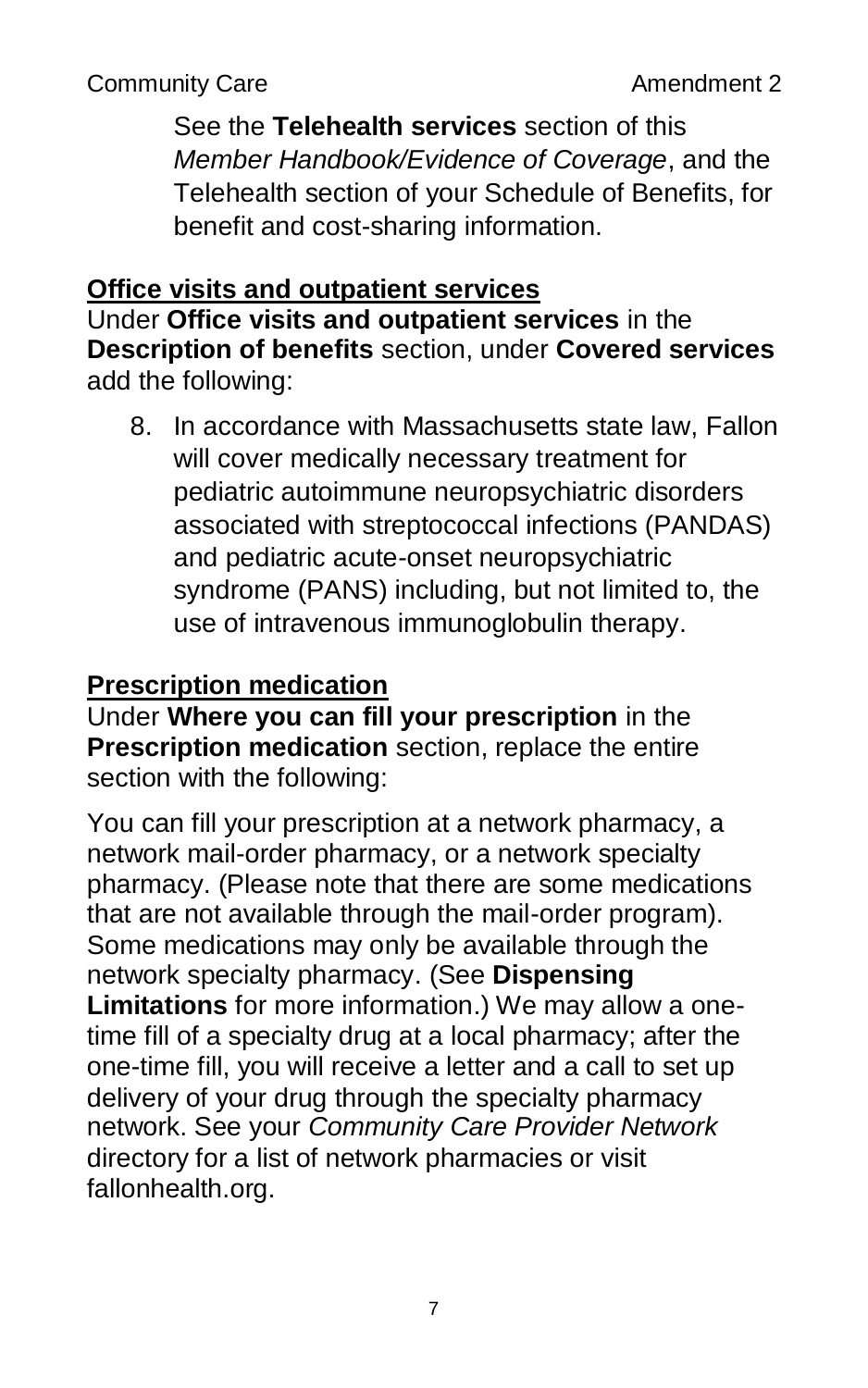Under **Opioid Management Program**, replace the entire section with the following:

Opioid painkillers provide needed relief to those with acute or chronic pain. But given their potential for harm, and the very real – and pervasive – problem of misuse and use, ensuring appropriate use is more critical now than ever before. Our standard opioid management program is aligned with the "Guideline for Prescribing Opioids for Chronic Pain" issued by the Centers of Disease and Prevention (CDC) in March 2016 and includes:

## **Inappropriate Drug Therapy Combinations**

The pharmacy may need to contact your prescriber to resolve these issues:

- Opioids & Medication Assisted Treatment (MAT): reject for an opioid claim secondary to a MAT drug (includes only buprenorphine-combination products)
- Opioids & Benzodiazepine: reject for an opioid drug if the member has an existing claim for a benzodiazepine and vice versa
- Opioids & Prenatal Vitamin: reject for an opioid drug if the member has an existing claim for a prenatal vitamin claim and vice versa

## **Inappropriate opioid quantities or dosing**

The pharmacy may need to contact your prescriber to resolve these issues:

- Members already on opioids: reject for a cumulative Short Acting Opioid/Long Acting Opioid dose check for >90 MME\*/day
- Members new to opioids: reject for a cumulative Short Acting Opioid/Long Acting Opioid dose check for >50 MME\*/day
- Members new to opioids: reject for Short Acting Opioid prescriptions for >7- day supply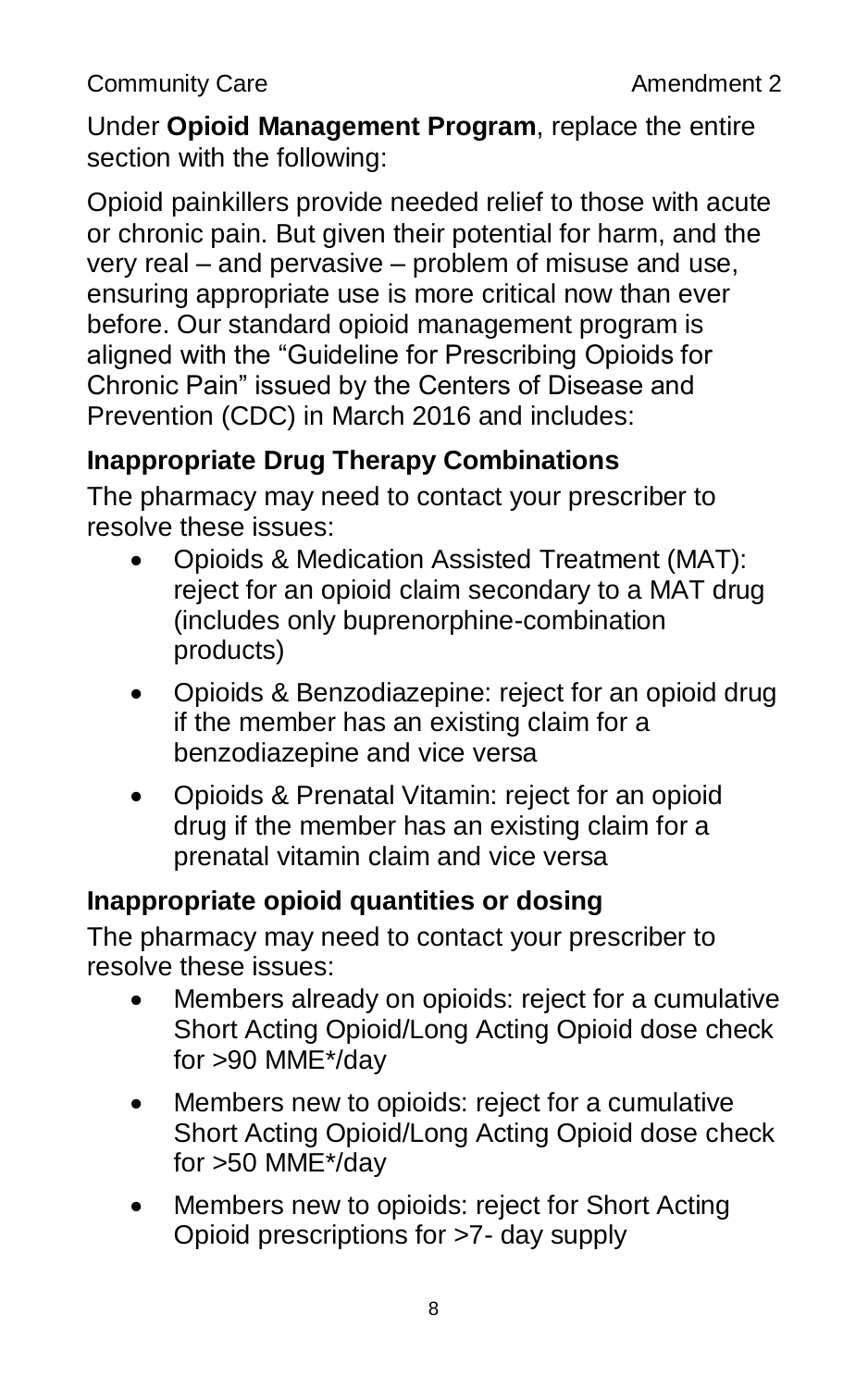Members new to opioids: reject for a Long Acting Opioid with no paid claim for a Short Acting Opioid

### **The following requires prior authorization from your prescriber:**

• Members already on opioids: Prior Authorization required for a cumulative Short Acting Opioid/Long Acting Opioid dose check for >180 MME\*/day

## **Therapeutic Dose Limit**

The pharmacy may need to contact your prescriber to resolve this issue:

 Cumulative acetaminophen dose check (with opioid-containing drugs) >4 grams/day (reject)

## **Refill Threshold**

 This edit narrows the refill window for Schedule II-V controlled drugs to a 90% threshold at retail pharmacy and 80% at mail order

## **Opioid Management Edits**

The following require prior authorization from your prescriber if exceeding the limit:

- Members new to opioids: Short Acting Opioids maximum 50 MME\*/day
- Members new to opioids: Short Acting Opioids 7 day supply limit
- Members already on opioids: Short Acting Opioids maximum 90 MME\*/day
- All members: use of Short Acting Opioids required before Long Acting Opioids
- All members: Quantity Limits on all Long Acting Opioids based on FDA maximum dosing frequency (i.e. once daily)
- All members: Maximum 2 opioid fills within a 60 day time period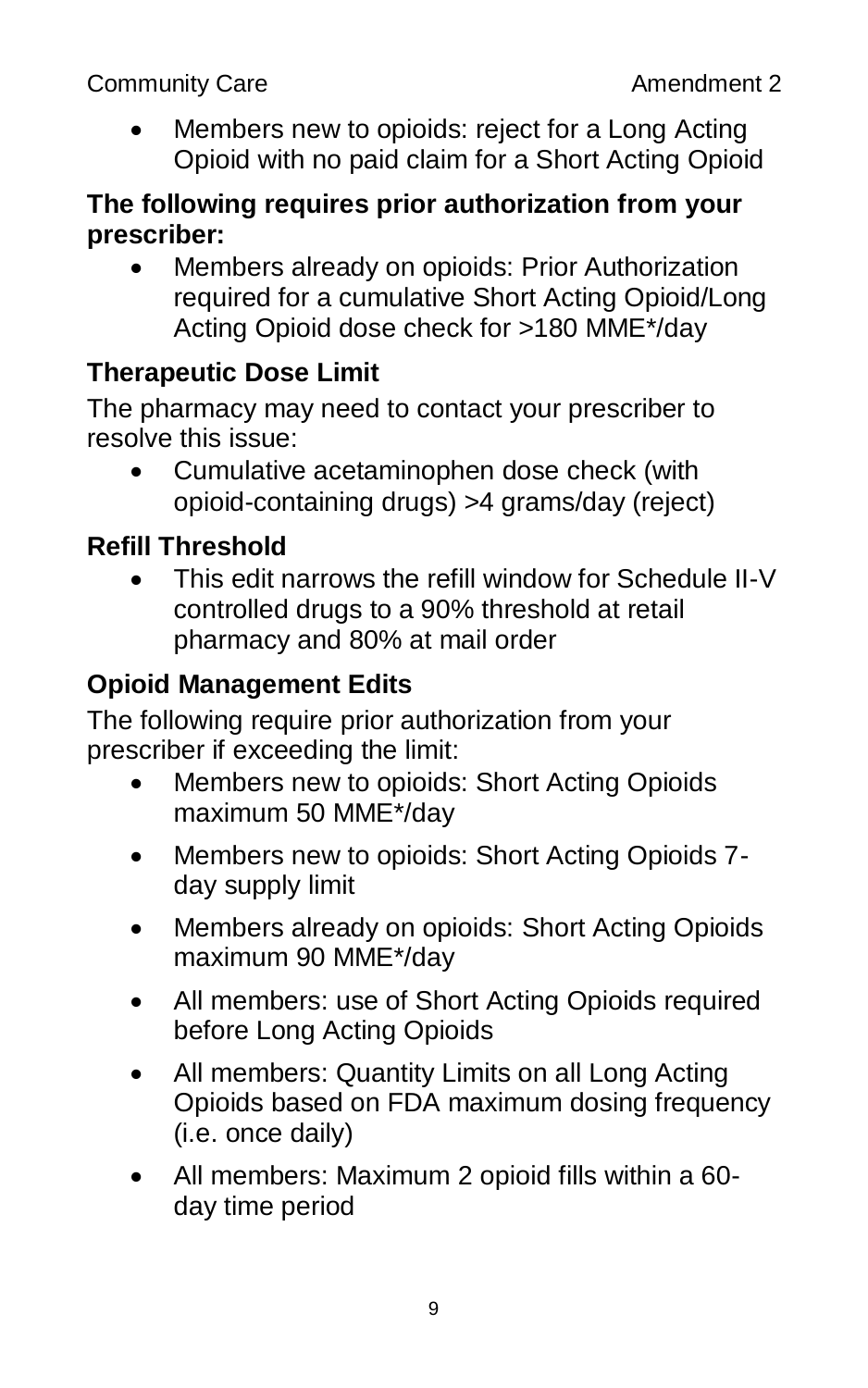## **Pediatric (≤19 years of age) Edits**

The following require prior authorization from your prescriber if exceeding the limit:

- All pediatric members: PA required for all opioid containing cough and cold medications
- Pediatric members new to opioids: 3-day supply limit

\*Morphine Milligram Equivalents are a way to compare different opioid medications based on their strength as compared to morphine.

Under **Mail-order prescriptions**, replace the second paragraph with the following:

When you fill your prescription through our mail-order program, you may order up to a 90-day supply of most medications. Certain opioid medications are limited to a 30-day supply at mail-order. Certain narcotic medications cannot be filled for a 90-day supply per Massachusetts law. Per Massachusetts state law, certain contraceptives may be available for up to a 12 month supply. You will be responsible for the appropriate cost-sharing amount, as noted in your Schedule of Benefits. Medications required to be obtained from the network specialty pharmacy (noted as "SP" on the on-line formulary) can only be obtained up to a one-month supply at a time. (See **Dispensing Limitations** for more information.)

Under **Prior Authorization Process**, replace the first paragraph with the following:

Prior authorization (PA) is required for any medication (including compounds) exceeding the cost threshold and any medication noted with a "PA", "QL", or "ST" on the Fallon Health formulary. A PA may also be required for a drug that exceeds our Opioid Management Strategy limits (See **Opioid Management Program** for more information) and for formulary exception requests. Before we will pay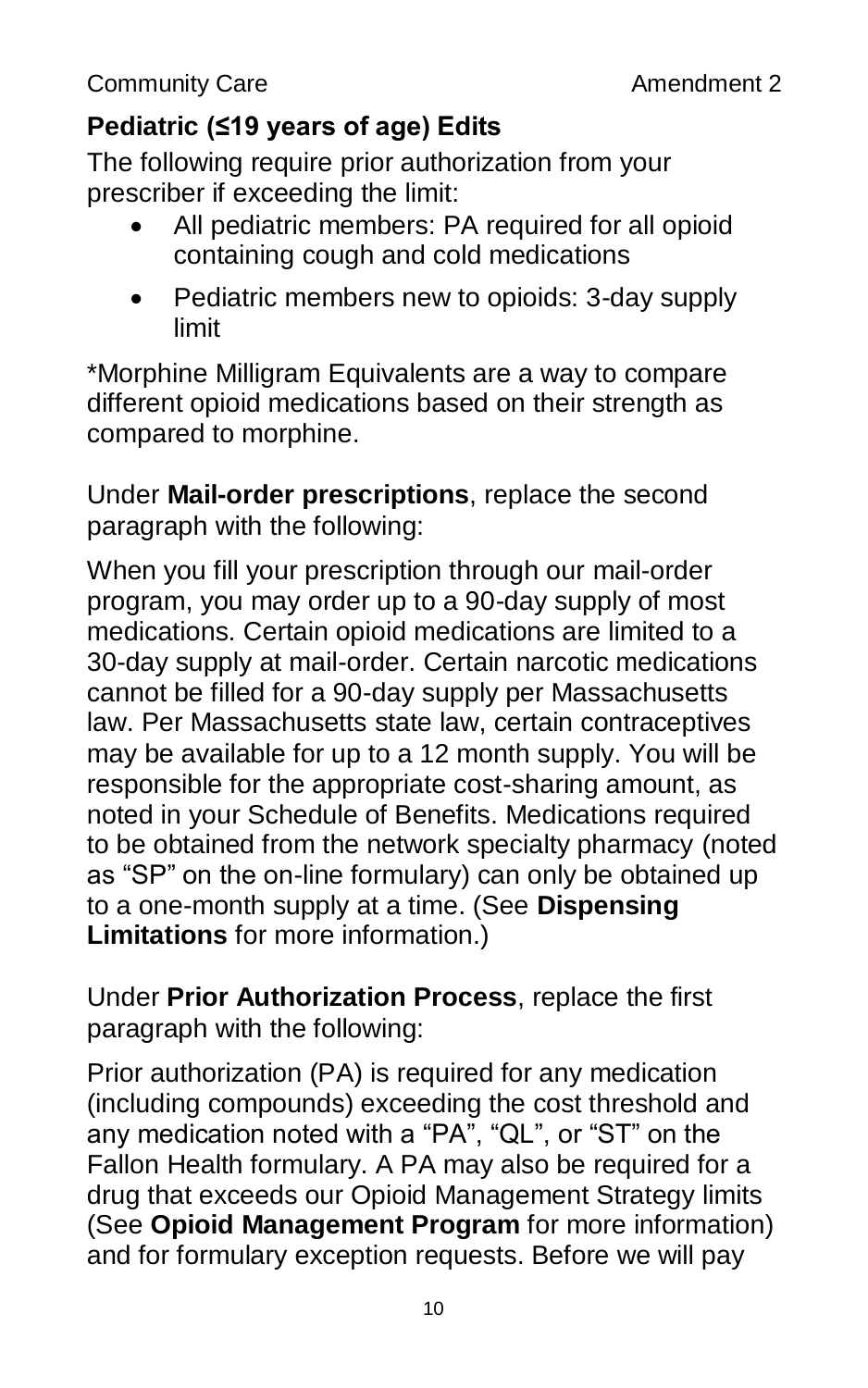for these medications, your provider must fill out a Fallon Health prescription prior authorization form. This form will be reviewed by clinical pharmacists and compared to our clinical criteria. Requests are processed within 2 business days from the date of receipt of a complete request. Both the provider and member will receive written confirmation of approval or denial of the request. If the request is approved, you may fill your prescription at a network pharmacy. If the request is denied, you and your provider will receive detailed denial information that includes your rights to appeal our decision.

Under **Exception Request for Contraceptives**, replace the entire paragraph with the following:

Generic contraceptives are covered in full. Brand name contraceptives generally require cost sharing such as a copayment. However, if your attending provider indicates you must use an FDA-approved brand contraceptive due to medical necessity you may make an exception request to have the brand name contraceptive covered with no cost sharing. Your attending provider should submit a PA to Fallon per the normal PA process and request an exception request for contraceptive cost sharing due to medical necessity. Examples of medical necessity include severity of side effects, differences in permanence and reversibility of contraceptives, and ability to adhere to appropriate use of the item or service.

Under **Non-Covered Items**, replace the entire section with the following:

#### *Non-Formulary:*

Medications not on the formulary are considered nonformulary and are not covered.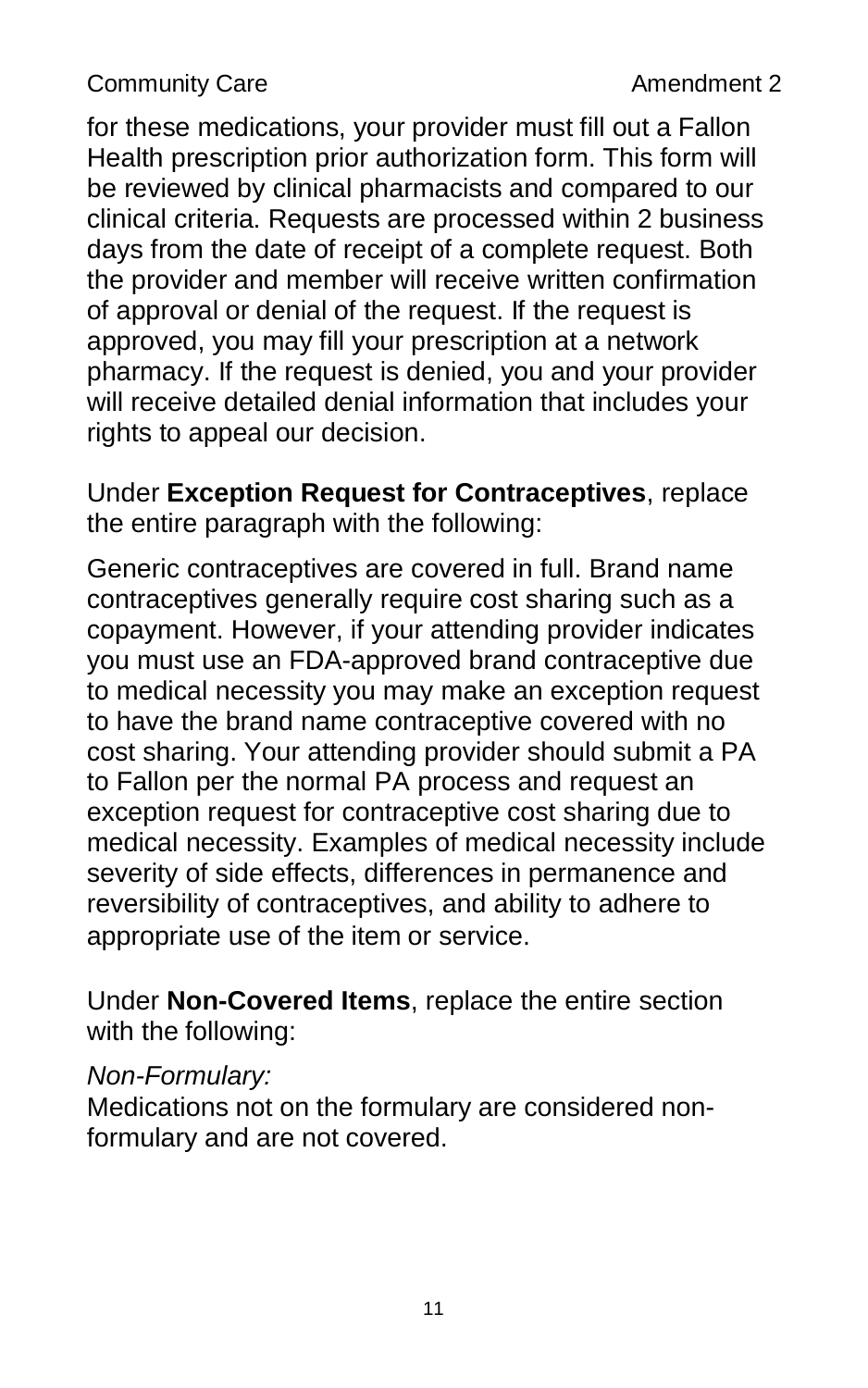#### *Exclusions:*

Medications listed below under "**Related Exclusions**" are considered excluded and are not covered.

> If your provider feels that the medications on our formulary are not appropriate for your condition there is an exception request process available. Your prescriber must support the request by providing a statement that provides justification for supporting the need for the excluded drug to treat your condition, including a statement that all covered formulary drugs on any tier will be or have been ineffective, would not be as effective as the excluded drug, or would have adverse effects. This request must be approved by Fallon Health before we will pay for the drug. Your attending provider should submit a PA to Fallon per the normal PA process and request an exception request. You or your prescribing physician may make an expedited exception request if exigent circumstances exist. Exigent circumstances exist when you are suffering from a health condition that may seriously jeopardize your life, health, or ability to regain maximum function or when you are undergoing a current course of treatment using a non-formulary drug. You will be notified within 72 hours of receipt of information sufficient to begin our review for a standard request, or 24 hours of receipt of information sufficient to begin our review for an expedited request. If you disagree with the decision on your standard or expedited exception request above, you may file an external exception request. To file a standard or expedited external exception request please contact Fallon Health at 1-800-333- 2535 or email us at grievance@fallonhealth.org. We will forward your external exception request to an independent review organization for a review and determination. The same standards and time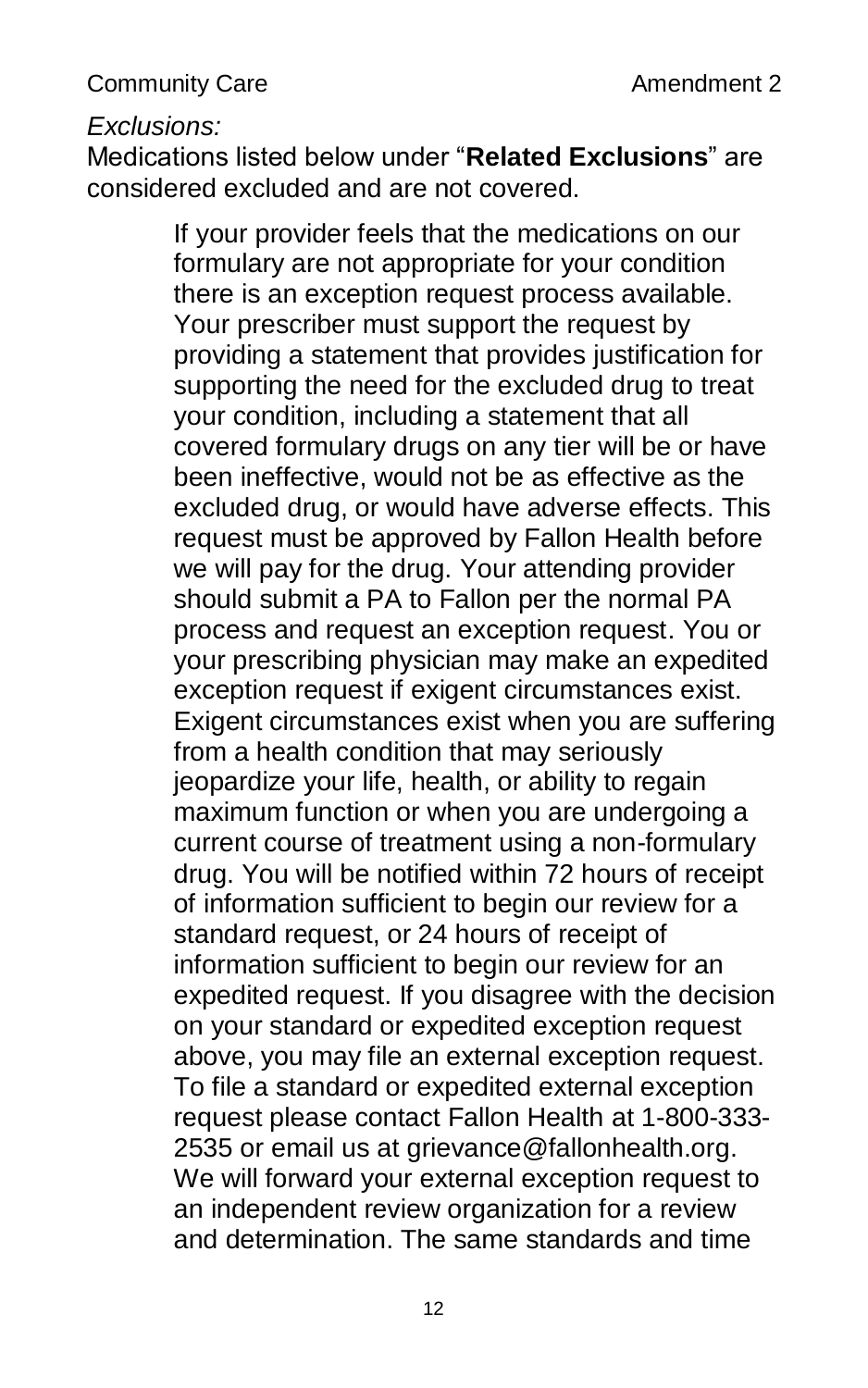frames outlined above will apply to standard and expedited external review requests.

If approved, a non-formulary or excluded drug will incur a copay associated with your highest generic (if the drug is a generic) or brand (if the drug is a brand) copay tier.

## **Telehealth services**

After **Skilled nursing facility** in the **Description of benefits** section, add the following:

## **Telehealth Services**

The plan provides coverage for clinically appropriate, medically necessary health care services delivered via telehealth by plan providers, when:

- 1. The health care services are covered when provided in-person, and
- 2. The health care services may be appropriately provided through the use of telehealth.

Telehealth is defined as the use of synchronous or asynchronous audio, video, electronic media or other telecommunications technology, including, but not limited to interactive audio video technology; remote patient monitoring devices; audio-only telephone and online adaptive interviews, for the purpose of evaluating, diagnosing, consulting, prescribing, treating or monitoring a plan member's physical health, oral health, mental health or substance use disorder condition. Most specialist visits require a PCP referral and some specialty services require prior authorization. See **Obtaining specialty care and services** for additional information.

**Note:** Not all providers offer a telehealth option. Please contact the providers' office to find out if they offer telehealth services.

## **Covered services**

The following services may be delivered via telehealth by plan providers: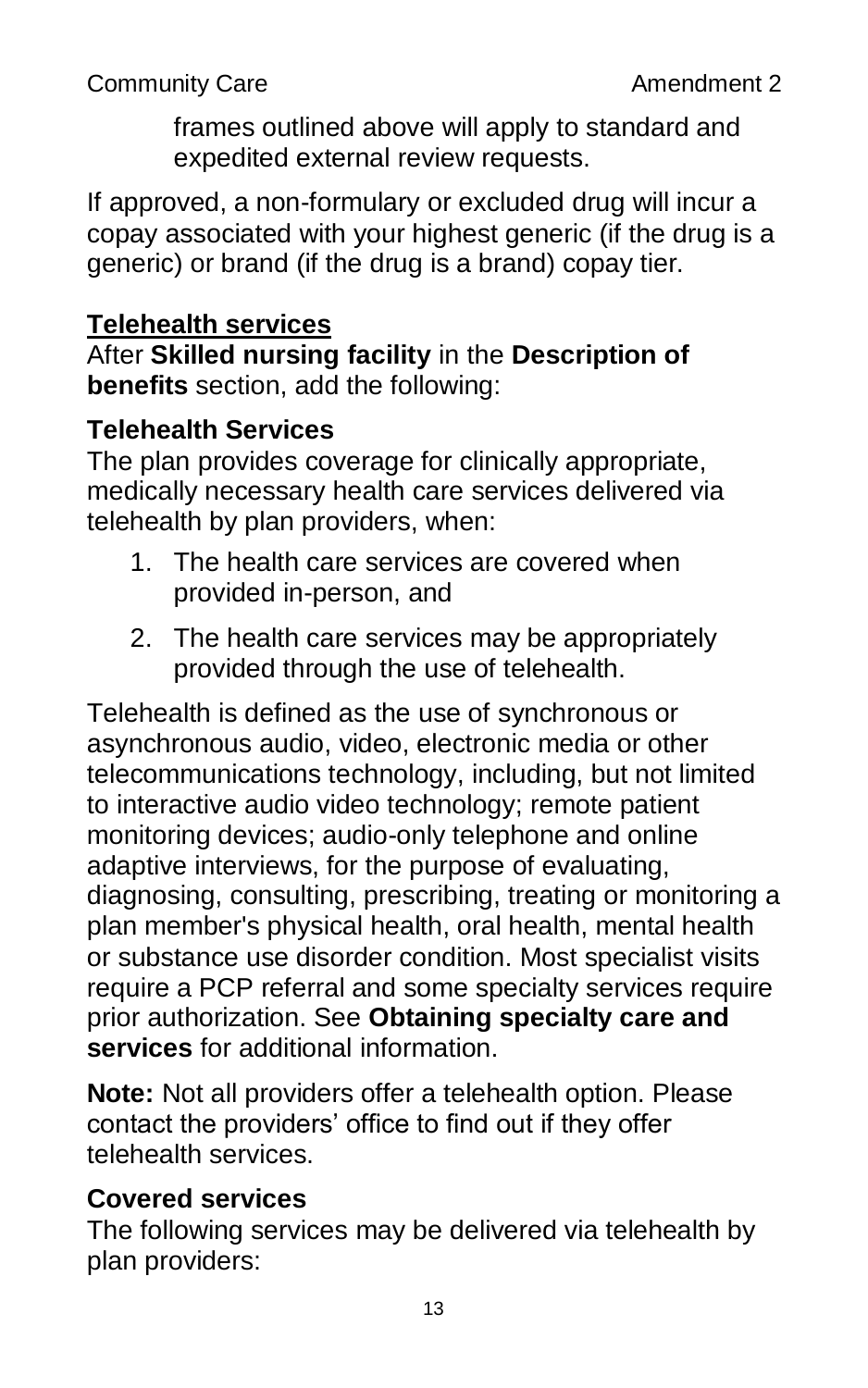- 1. Office visits with your primary care provider (PCP)
- 2. Office visits with a specialist
- 3. Office visits for the evaluation, diagnosis, treatment or management of a mental health, developmental or substance use disorder
- 4. Chronic disease management services, i.e., establishment, implementation, revision, or monitoring of a comprehensive care plan for members with multiple (two or more) chronic conditions, including but not limited to diabetes, chronic obstructive pulmonary disease, asthma, congestive heart failure, hypertension, history of stroke, cancer and coronary artery disease
- 5. Remote patient monitoring, also known as remote physiologic monitoring, or RPM. RPM involves the collection and analysis of physiologic data that are used to develop and manage a treatment plan related to a chronic and/or acute health illness or condition.

In addition to covering services delivered via telehealth by plan providers, the plan covers telehealth visits through an approved telehealth vendor. Refer to the **Emergency and urgent care section** of this *Member Handbook/Evidence of Coverage* for more information on telehealth services delivered by an approved telehealth vendor.

## **Exclusions**

1. Health care services delivered via telehealth by non-plan providers without prior authorization from the plan

#### **Other plan and benefits features**

Under **Other plan features** in the **Other plan and benefits features** section, replace bullet 7 with the following: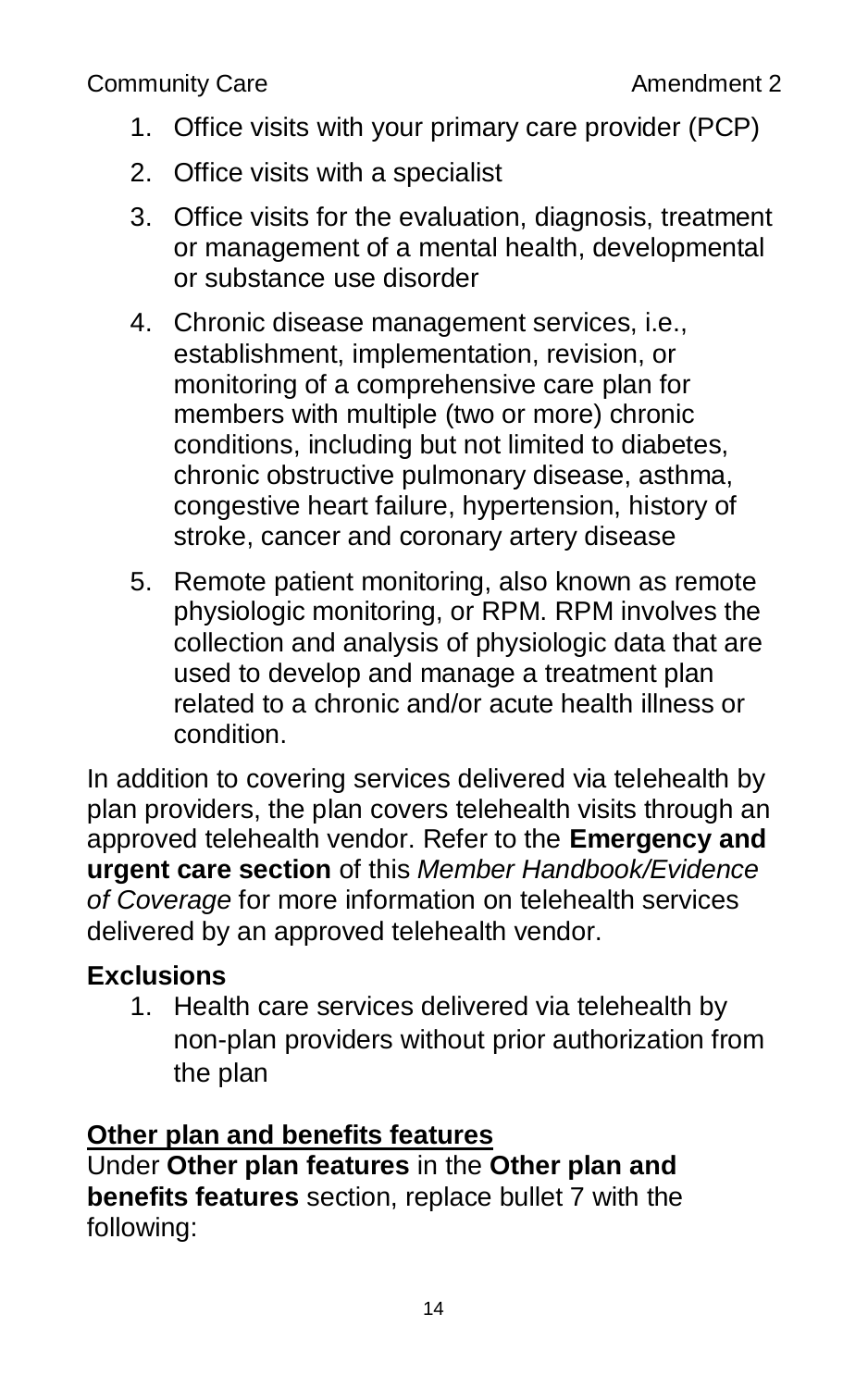• With Care Connect, you get free access, by phone to experienced registered nurses 24 hours a day, 7 days a week to answer your health questions.

Remove the following bullet:

● Caremark ExtraCare Health Care<sup>®</sup> discount, eligible members receive a CVS Caremark ExtraCare Health Card which allows them to receive a 20% discount on certain items at any CVS/pharmacy® store or online at [www.cvs.com](http://www.cvs.com/)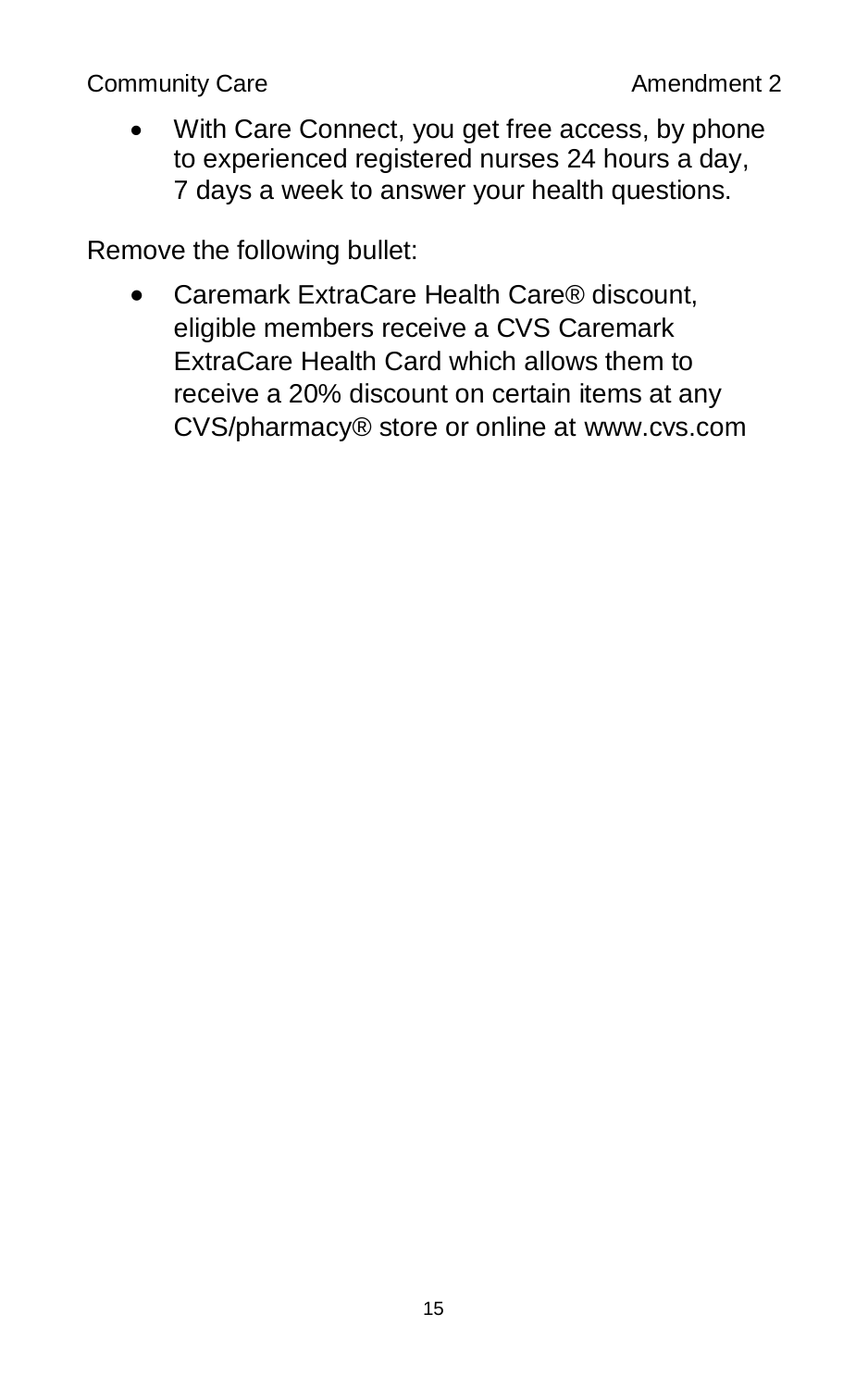<span id="page-18-0"></span>Fallon Community Health Plan, Inc.

## **AMENDMENT 1**

This is part of your Community Care *Member Handbook/Evidence of Coverage* Form #20-670-011

This amendment changes certain sections of your Community Care Member Handbook/Evidence of Coverage. Please read it carefully and keep it with your handbook. The information in this amendment replaces any information in your handbook, Schedule of Benefits or prior amendments that conflicts with it. If you have questions about this amendment, please contact the Customer Service Department at 1-800-868-5200 (TRS 711). Representatives are available Monday, Tuesday, Thursday and Friday from 8 a.m. to 6 p.m. and Wednesday from 10 a.m. to 6 p.m.

Your *Member Handbook/Evidence of Coverage* has been amended to include information on the following:

- 1. Our website
- 2. Medical management
- 3. Disenrollment rates
- 4. General exclusions and limitations

The following changes apply to your *Member Handbook/Evidence of Coverage*:

## **Questions? Just ask.**

Effective immediately the following change applies:

Under **Our website** in the **Questions? Just ask.** section, replace the first bullet with the following:

 **Get online access to your claims, benefits and more-at any time of day or night** Log into MyFallon, our secure member portal, to see your copayments, track deductibles and out-of-

20-670-011\_A1\_0121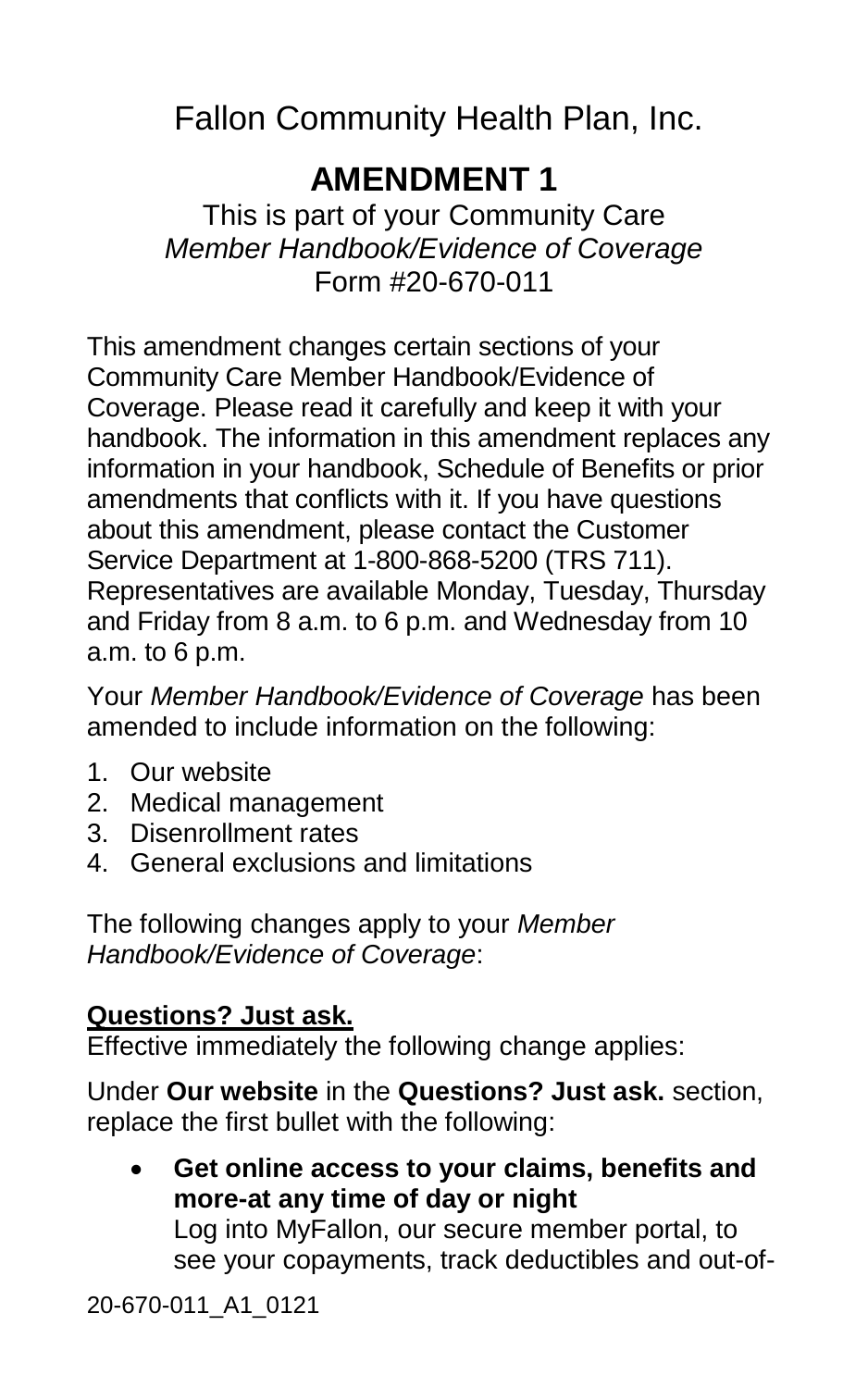Community Care **Amendment 1** 

pocket-maximums, change your PCP, check authorizations and more. Visit fallonhealth.org/myfallon to register and log in.

## **Medical management**

Effective immediately the following change applies:

Under **Services** in the **Medical management** section, replace the third paragraph with the following:

You may contact our toll free number 1-800-868-5200 or visit our website at [www.fallonhealth.org](http://www.fallonhealth.org/) to obtain the network status of an identified health care provider, an estimate for a proposed admission, procedure or service and the estimated amount you will be responsible to pay for a proposed admission, procedure or service that is a medically necessary covered benefit. Estimates will be based on the information available to us at the time you make your request. All costs are estimated, and the actual amount you pay may vary due to unforeseen services that arise out of the proposed admission, procedure or service.

## **2020 Disenrollment rates**

Effective immediately the following change applies:

Under **Involuntary cancellation rate** in the **Leaving Fallon** section, replace entire paragraph with the following:

For the calendar year 2020, Fallon's involuntary cancellation or disenrollment rate was 0.00%. The involuntary disenrollment rate includes any members disenrolled by the plan due to misrepresentation or fraud on the part of the member or commission of acts of verbal or physical abuse. For calendar year 2020, Fallon's voluntary disenrollment rate was 0.03%.

## **General exclusions and limitations**

Effective July 1, 2021 the following change applies:

Under **General exclusions and limitations** section, replace bullet 13 with the following: